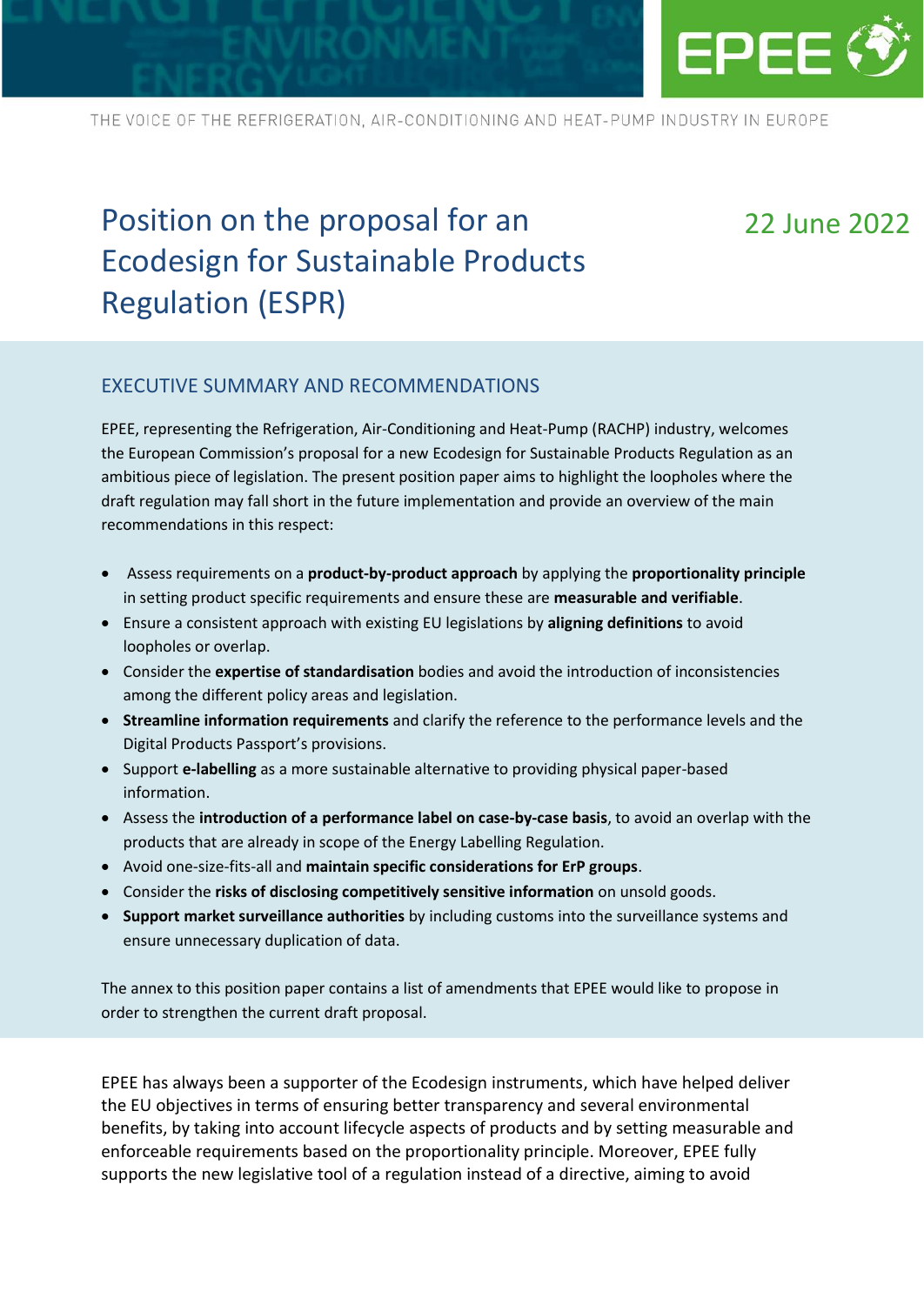

national inconsistences and prevent national deviations in the context of implementation. EPEE continues to support such an approach that fully takes into consideration the ongoing revisions of specific products categories and ecodesign requirements that are to be revised in parallel with the co-decision procedure of the ESPR.

As a general comment, EPEE members are concerned about the risk that the proposal could bypass the standardisation procedures to impose requirements that would potentially disregard the stakeholders' expertise. Therefore, EPEE strongly urges the EU legislators to ensure that the standardisation procedures are being respected in the context of all the new requirements proposed. With respect to the opportunity of setting up ecodesign provisions based on a 'product-by-product' principle, EPEE believes that it is going in general into the right direction. Such approach may become necessary for the RACHP sector where harmonised standards are needed, as tools for assuring the presumption of conformity of EU products to ensure the functioning of the market.

Therefore, EPEE recommends that Member States should avoid developing additional national measures on sustainable products that impair the functioning of the internal market, provided that the new ESPR Regulation is intended to improve the harmonisation of the EU single market. Consequently, definitions must be clear, harmonised, and remain comprehensible and, if possible, based on each related standard, where it is available.

#### **1. Scope of the proposed Regulation**

EPEE recommends **aligning definitions with existing legislation** to ensure seamless compliance and avoid unnecessary overlaps or contradicting requirements. Providing the extensive scope of the draft proposal, there will inevitably be numerous areas of overlap with other existing EU legislation (e.g., WEEE Directive, REACH Regulation, EU taxonomy, Empowering Consumers Initiative, etc.).

By way of example, with respect to chemicals and the ESPR's overlap with REACH, the European Commission provides that REACH rules will apply to health and environmental concerns, whereas ESPR would address sustainability. However, such distinction is not so neat and straightforward, especially if definitions are not well aligned and the interplay among the different pieces of legislation is left to secondary law.

#### **2. Confidentiality aspects to be further considered**

In order to speed up and facilitate the verification of **compliance of products** placed of the market, the European Commission would be empowered through delegated acts to require operators to make specific parts of the technical documentation "digitally available" to both the European Commission and the competent authorities.<sup>1</sup> This can be done through the Digital Products Passport (DPP) initiative (see the next chapter) or via direct inclusion on the company's websites.

<sup>1</sup> Recital 62 of ESPR Proposal.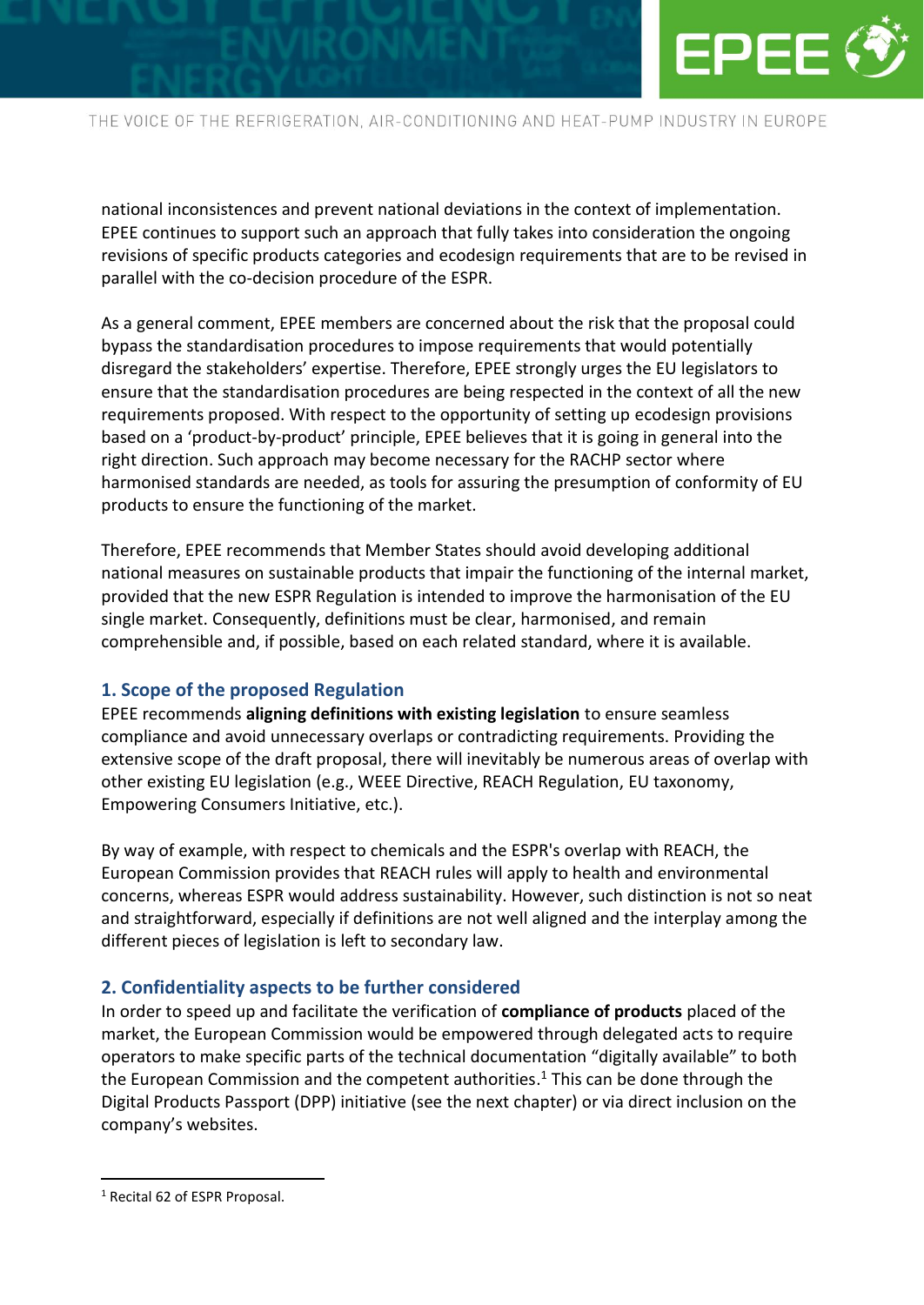

While EPEE fully supports the proposed ESPR as a legal instrument aiming to ensure products sustainability and environmentally related information sharing, the proposed text should ensure that **all data is adequately treated** in compliance with the EU legislation, in relation to the confidentiality, reliability and ownership of data, as well as right to access and manage (e.g., delete and modify, where needed) the information, including industrial secrets, intellectual property (IP) and know-how protection.

#### **3. Clarifications on the Digital Product Passport (DPP)**

EPEE welcomes the inclusion of provisions for Digital Product Passport (DPP), while at the same time voicing concerns about the information burden for industry in combination with the existing (and expanding) obligations under the EPREL and SCIP databases.<sup>2, 3</sup> We note that the **relation between the DPP and the already existing databases** is currently unclear. Therefore, whether the DPP is to be considered as a standalone system or whether it is to be linked to the existing databases should be clarified. In this respect, EPEE supports measures that would further extend the access to EPREL and SCIP entries is a centralised manner, as this would be facilitated via the DPP, through a data carrier connected to a unique product identifier.

In this respect, the proposed Art. 8(4) can also be considered as a possible exemption for product groups that are already covered by other databases, such as EPREL and SCIP. However, it is unclear whether products registered on either tool, or both systems would be exempt from the requirement for a DPP. As EPREL and SCIP do not cover the full range of aspects on which ecodesign requirements are set, clarifications in this respect would be more than welcome.

Additionally, it seems that whereas the exact scope and application of the DPP is still under discussion, it is unclear whether the new requirements of the DPP would apply to product models, batches, or item of products. In this respect, EPEE members are concerned about the **administrative burdens** and **the expected respective costs**, especially **if the DPP is applied at the individual item level**, together with the combination of the list of requirements established in the proposed Art. 31.

Notwithstanding that, it must be ensured that all stakeholders in the value chain are consulted during the definition of the digital architecture and framework development of the DPP. This would be essential to **adequately consider how the DPP can be adapted for the various industries (both ErP vs non-ErP)**. For example, access rights to the DPP should be differentiated for various categories of data-user, i.e., the customer, a professional repairer, or a market surveillance authority. Their respective access should be determined on a needto-know basis in order to protect confidential business information. It is paramount that, as

<sup>2</sup> European Product Registry for Energy Labelling

<sup>3</sup> SCIP is the database for information on **S**ubstances of **C**oncern **I**n articles as such or in complex objects (**P**roducts) established under the Waste Framework Directive (WFD).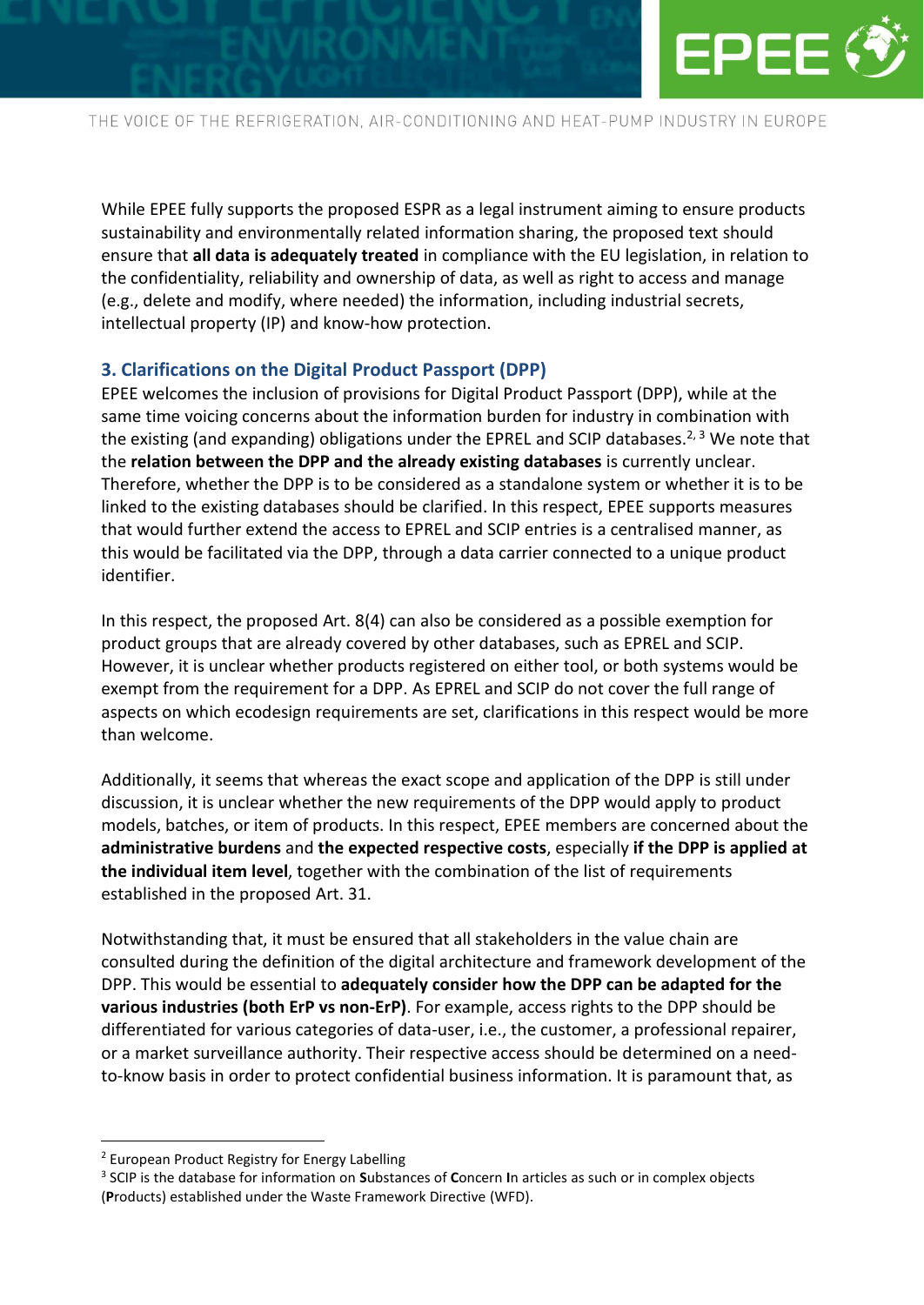

provided for in the proposal, access rights are delimited in product-specific ecodesign implementing acts and not in generic one-size-fits all horizontal implementing acts.

Lastly, with respect to the proposed Art. 7(6)(f), which allows the e-labelling via a data carrier connected to a unique product identifier, (e.g., through a QR-code), it seems that the product information requirements are grouped in the context of the DPP. If this is the case, EPEE members understand that, depending on the product group, either e-labelling or the DPP can actually be the suitable method in which product information is made available. Therefore, EPEE strongly supports **e-labelling as a more sustainable alternative** to providing physical paper-based information, and we also urge to combine the e-label with the DPP.

#### **4. Tracing of chemical substances in the supply chain**

As highlighted above, it is important that the ESPR does not create unnecessary overlaps and interconnections (or even conflicts) with REACH, RoHS, and other chemicals legislation. Therefore, a consistent approach should always be ensured with respect to the existing regulatory framework. More specifically, we recommend that the definition of the proposed Article 2(28)(c) on substances of concern is removed from the proposed ESPR text. The proposed new definition of "substances of concern" creates unnecessary confusion with the current REACH framework regulation that is to address substances of concern at the EU level.

In this respect, EPEE recommends that **the tracking of substances is determined by a qualified entity** with expertise on the subject matter. An example of such entities that could determine whether a substance should be tracked is the REACH Risk Assessment Committee (RAC). Nonetheless, it is unclear if and how such entities can fulfil the enormous administrative work related to the requirements and the assessment of the feasibility and relevance of tracking specific substances in respect to a product group. **To avoid double regulation** on this issue and on the chemical tracing of substances, EPEE **recommends maintaining the REACH framework** as the lead legal tool on the substances of concerns and to not regulate them under Ecodesign. This would avoid any possible redundancies and inconsistencies in both policy frameworks.

#### **5. Avoid the introduction of a performance label by default**

Within this context and in view of the e-labelling requirements and the DPP, EPEE would like to express its concerns as per the introduction of a mandatory performance label for the products that are already in scope of energy labelling framework. The reason behind this is that a performance label may raise confusion when placed alongside the energy label. The proliferation of labels and databases to be adopted for all sectors by default risks to create unnecessary duplication of information requirements and, therefore, it should be carefully considered.

Notwithstanding that, EPEE recommends assessing **the need for a performance label on 'case-by-case' basis** per product group. The reason is that the supply chains, energy efficiency and performance, material and resource characteristics differ between various product groups. The differences are not only regarding ErP vs non-ErP but can be traced also between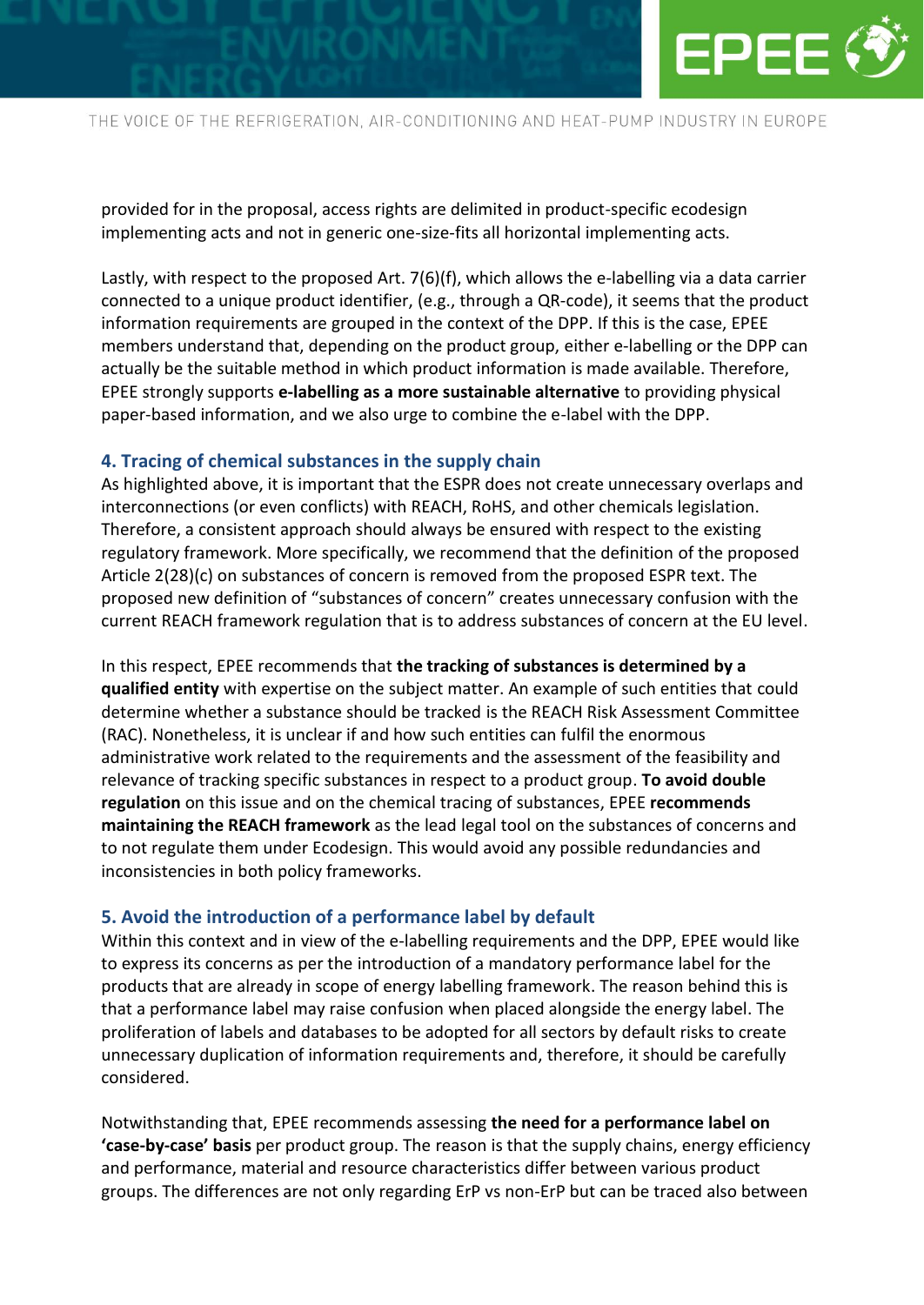

different ErPs of the same sector. In the context of the Energy Efficiency First principle and from a total lifecycle impact, the **most important sustainability aspect for the RACHP sector remains the energy efficiency**.

Moreover, EPEE recommend that the non-quantitative requirements under Art. 6 are measurable and enforceable. To ensure the comparability and weighting of these requirements, they must be clearly shown and made understandable to consumers and market surveillance in order to ensure a balanced understanding and application throughout the internal market.

#### **6. Avoid one-size-fits-all and maintain specific considerations for ErP groups**

EPEE is pleased to see that the EU Legislator intends to continue stakeholder consultations through the proposed Ecodesign Forum. However, EPEE would like to highlight that such an Ecodesign Forum will not be the same as current Consultation Forum due to the increased scope and membership, both vertically and horizontally. To improve the quality of feedback that the Commission receives, EPEE strongly urges the European Commission to create an **ErP subgroup** in analogy to the current Consultation Forum on Ecodesign and Energy Labelling.

#### **7. Risks of disclosing competitively sensitive information on unsold goods**

EPEE members considered the possible unintended repercussions arising from the proposed Articles 20, 21, and 30. According to the proposed text, economic operators would be required to report information, including the number of the discarded unsold goods per each year, on a freely accessible website or through other means to make it publicly available. However, **sensitive information needs to be properly protected.**

Within this context, EPEE recommends the European Commission to consider that in some cases there are already similar provisions in place, such as in the context of WEEE Directive. In this respect, manufacturers of electrical and electronic equipment are, for example, required to dispose waste equipment via Producer Responsibility Organisations (PROs) under the national provisions implementing the WEEE Directive. As such, manufacturers of waste electrical and electronic equipment are **required to deliver unsold electrical and electronic equipment** to a PRO, which will then handle the unsold products, which includes reuse and recycling. EPEE believes that such elements should be duly considered during the decisionmaking process.

#### **8. Supporting market surveillance authorities without duplication of data**

Market surveillance is essential to foster compliance and the enforcement of ecodesign requirements amongst the economic operators. To support an effective market surveillance, the technical data that economic operators are to provide to MSAs should be shared in a clear manner and the **duplication of information must be avoided** to reduce the additional administrative burden on both MSAs and economic operators.

Additionally, EPEE would like to ask further clarifications on the proposal of gathering 'reallife data' from the use of product, in particular regarding the collection and reporting of this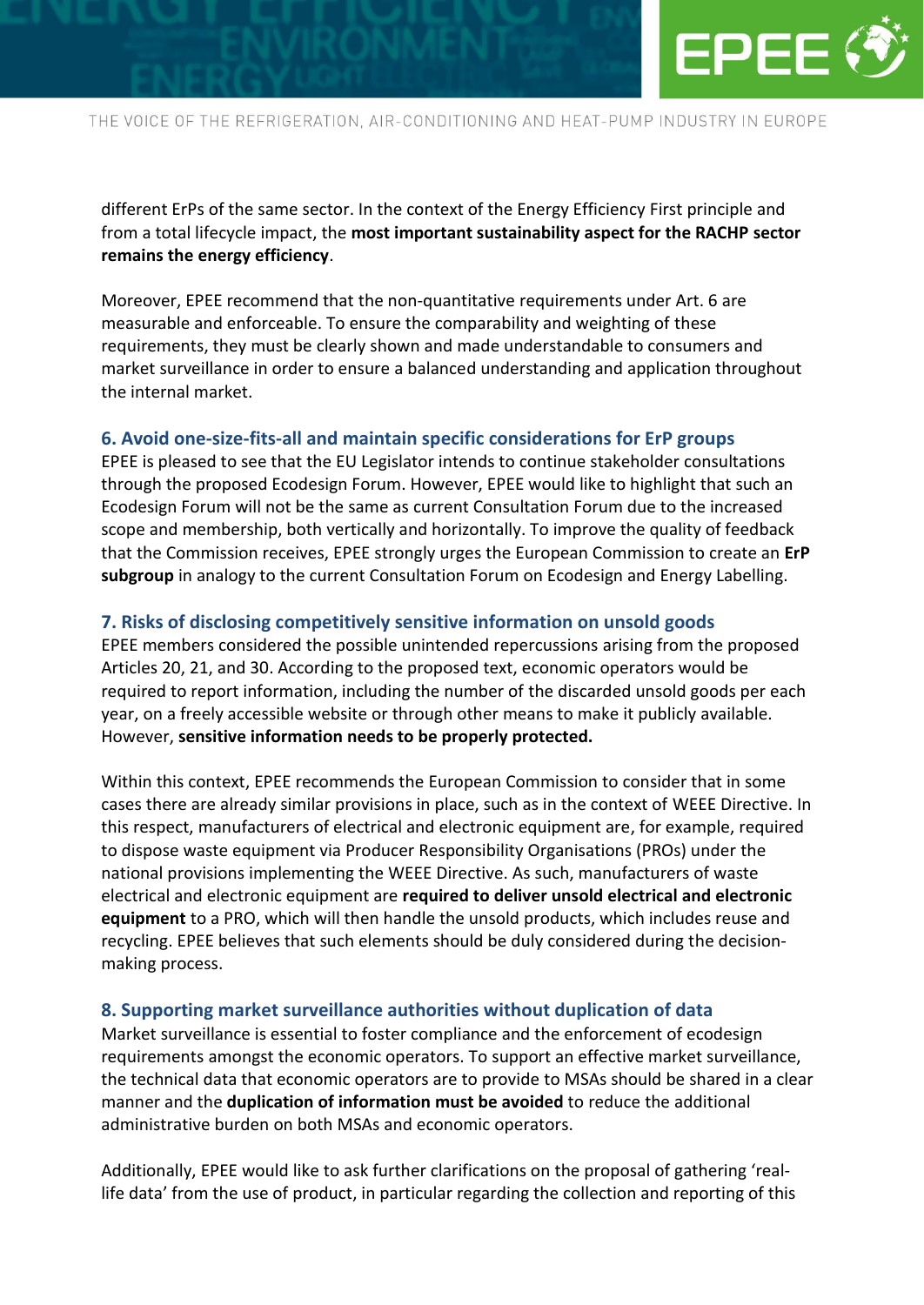

data to the Commission. Moreover, it is not clear how such a requirement could be implemented in a realistic, cost-efficient, fair, and meaningful manner. In this respect, the collection, storage, and transfer of data must be defined in a manner that ensures compliance with the intellectual property and data protection requirements, taking into account the latest cybersecurity and data privacy standards. Data storage costs are also a significant factor in driving increased energy consumption in data centres that would have negative implications for the EU's climate neutrality objective.

EPEE would like to **welcome the proposed anti-circumvention clause** (Art. 33). Circumvention and software updates' provisions have been increasingly incorporated in the revisions of Ecodesign product regulations, such as ENER Lot 5 (displays), ENER Lot 12 (commercial refrigeration), or ENER Lot 30 (motors). Ongoing revisions of Ecodesign implementing regulations are following this path and EPEE members believe that this should remain the approach for products covered by the ESPR.

#### **9. Support market surveillance by including customs into the surveillance systems**

EPEE welcomes the initiative to improve ecodesign market surveillance and believes that the proposal can be further improved by including customs in the national market surveillance plans. The reason is that market surveillance does not only cover enforcement on internal activities, but also the flows of goods and services from the territorial borders. As such, customs surveillance is a vital part of the effective enforcement, as recognised in the 2019 Market Surveillance Regulation.

In this respect, additional clarifications on how additional requirements and activities of the MSAs would be financed is important to consider, provided the current deficiencies related to underfunding and understaffing. Ideally, Member States should be required to detail how their market surveillance action plans are to be further supported and possibly specify what priority will be allocated to specific actions, under this perspective.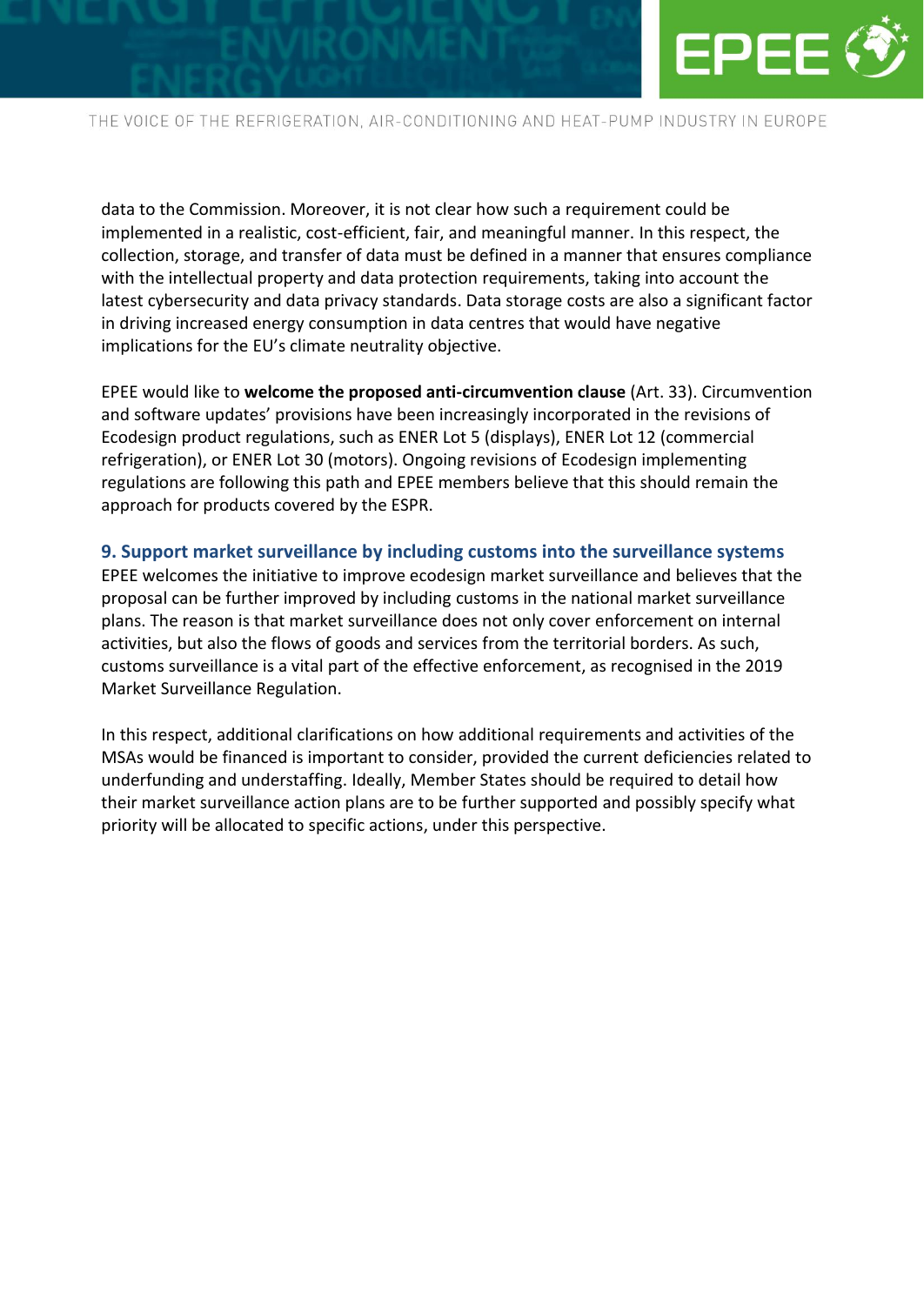

## ANNEX

The annex to this position paper contains a list of amendments that EPEE would like to propose in order strengthen the current draft proposal.

| <b>Article/Annex</b>           | <b>Text of Commission proposal</b>                                                                                                                                                                                                                                                                                                                                                                                                                                                                                                                                                                                                                                                         | <b>EPEE recommendation</b>                                                                                                                                                                                                                                                                                                                                                                                                                                                                                                                                                                                                                                                                                                                                                                                                                                                                                                      |
|--------------------------------|--------------------------------------------------------------------------------------------------------------------------------------------------------------------------------------------------------------------------------------------------------------------------------------------------------------------------------------------------------------------------------------------------------------------------------------------------------------------------------------------------------------------------------------------------------------------------------------------------------------------------------------------------------------------------------------------|---------------------------------------------------------------------------------------------------------------------------------------------------------------------------------------------------------------------------------------------------------------------------------------------------------------------------------------------------------------------------------------------------------------------------------------------------------------------------------------------------------------------------------------------------------------------------------------------------------------------------------------------------------------------------------------------------------------------------------------------------------------------------------------------------------------------------------------------------------------------------------------------------------------------------------|
| Art. $5(4)(b)$<br>and Annex II | <b>Ecodesign requirements</b><br>4. When preparing ecodesign<br>requirements, the Commission<br>shall:<br>()                                                                                                                                                                                                                                                                                                                                                                                                                                                                                                                                                                               | <b>Ecodesign requirements</b><br>4. When preparing ecodesign<br>requirements, the Commission<br>shall:<br>()                                                                                                                                                                                                                                                                                                                                                                                                                                                                                                                                                                                                                                                                                                                                                                                                                    |
|                                | (b) carry out an impact assessment<br>based on best available evidence<br>and analyses, and as appropriate on<br>additional studies and research<br>results produced under European<br>funding programmes. In doing so,<br>the Commission shall ensure that<br>the depth of analysis of the product<br>aspects listed in paragraph 1 is<br>proportionate to their significance.<br>The establishment of ecodesign<br>requirements on the most<br>significant aspects of a product<br>among those listed in paragraph 1<br>shall not be unduly delayed by<br>uncertainties regarding the<br>possibility to establish ecodesign<br>requirements to improve other<br>aspects of that product; | (b) carry out an impact assessment<br>based on best available evidence<br>and analyses, and as appropriate on<br>additional studies and research<br>results produced under European<br>funding programmes. In doing so,<br>the Commission shall ensure that<br>the depth of analysis of the product<br>aspects listed in paragraph 1 is<br>proportionate to their significance<br>and that the potential for<br>regrettable substitution, as a result<br>of potential requirements, is<br>assessed across Union climate,<br>environmental and energy<br>efficiency priorities and other<br>related Union priorities. The<br>establishment of ecodesign<br>requirements on the most<br>significant aspects of a product<br>among those listed in paragraph 1<br>shall not be unduly delayed by<br>uncertainties regarding the<br>possibility to establish ecodesign<br>requirements to improve other<br>aspects of that product; |
| Art. $5(6)(a)$                 | <b>Ecodesign requirements</b>                                                                                                                                                                                                                                                                                                                                                                                                                                                                                                                                                                                                                                                              | <b>Ecodesign requirements</b>                                                                                                                                                                                                                                                                                                                                                                                                                                                                                                                                                                                                                                                                                                                                                                                                                                                                                                   |
|                                | provide, upon request,                                                                                                                                                                                                                                                                                                                                                                                                                                                                                                                                                                                                                                                                     | provide, upon request,                                                                                                                                                                                                                                                                                                                                                                                                                                                                                                                                                                                                                                                                                                                                                                                                                                                                                                          |
|                                | manufacturers, notified bodies and                                                                                                                                                                                                                                                                                                                                                                                                                                                                                                                                                                                                                                                         | manufacturers, notified bodies and                                                                                                                                                                                                                                                                                                                                                                                                                                                                                                                                                                                                                                                                                                                                                                                                                                                                                              |
|                                | competent national authorities                                                                                                                                                                                                                                                                                                                                                                                                                                                                                                                                                                                                                                                             | competent national authorities                                                                                                                                                                                                                                                                                                                                                                                                                                                                                                                                                                                                                                                                                                                                                                                                                                                                                                  |
|                                | with all available information                                                                                                                                                                                                                                                                                                                                                                                                                                                                                                                                                                                                                                                             | with all available information                                                                                                                                                                                                                                                                                                                                                                                                                                                                                                                                                                                                                                                                                                                                                                                                                                                                                                  |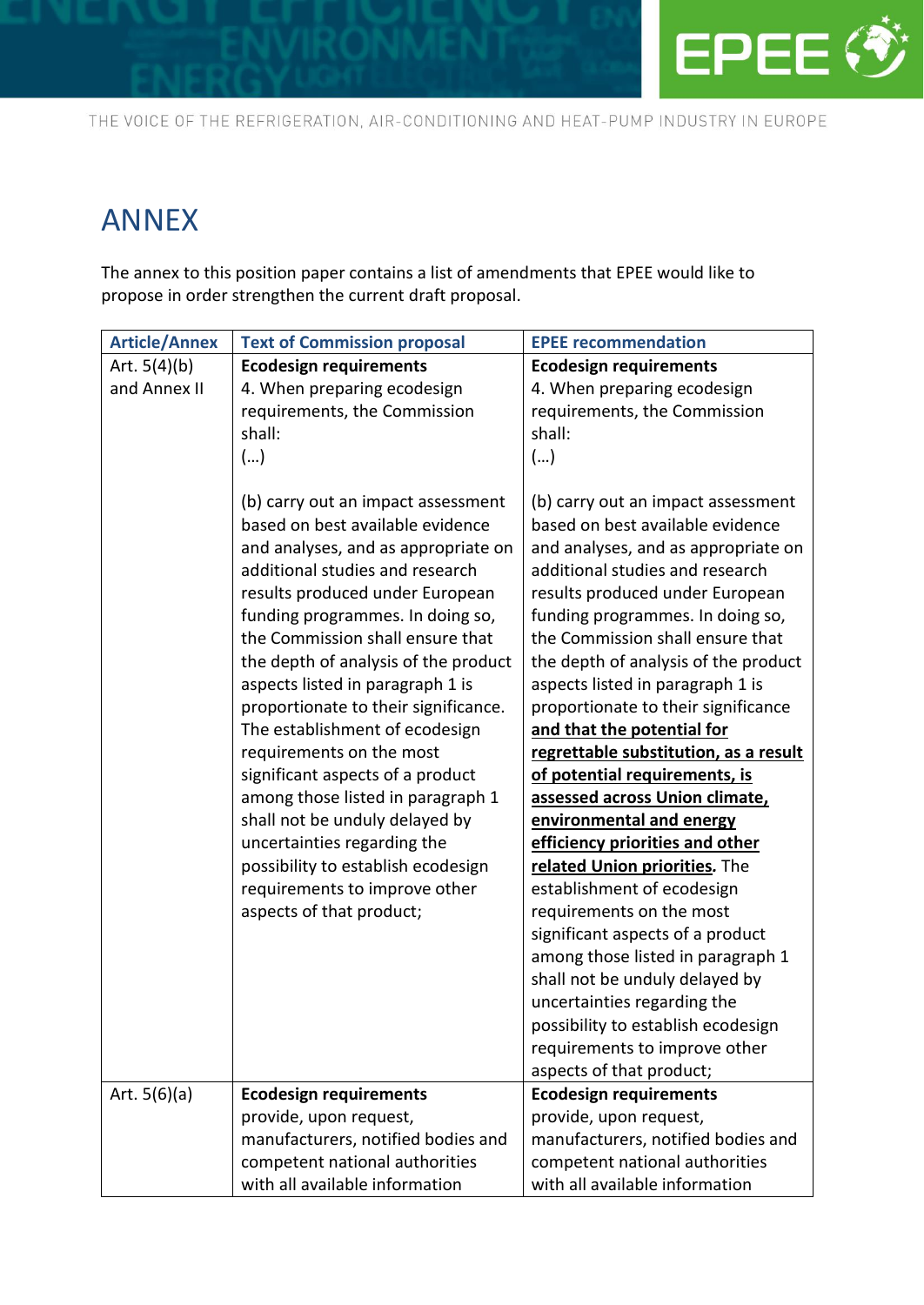

|                 | related to their supplies or services                                                                                                                                                                                                                                                                                                                                                                                                                                                                                                                                                                                                                | related to their supplies or services                                                                                                                                                                                                                                                                                                                                                                                                                                                                                                                                                                                                                |
|-----------------|------------------------------------------------------------------------------------------------------------------------------------------------------------------------------------------------------------------------------------------------------------------------------------------------------------------------------------------------------------------------------------------------------------------------------------------------------------------------------------------------------------------------------------------------------------------------------------------------------------------------------------------------------|------------------------------------------------------------------------------------------------------------------------------------------------------------------------------------------------------------------------------------------------------------------------------------------------------------------------------------------------------------------------------------------------------------------------------------------------------------------------------------------------------------------------------------------------------------------------------------------------------------------------------------------------------|
|                 | that is relevant for compliance with                                                                                                                                                                                                                                                                                                                                                                                                                                                                                                                                                                                                                 | that is <b>mandatory</b> for compliance                                                                                                                                                                                                                                                                                                                                                                                                                                                                                                                                                                                                              |
|                 | ecodesign requirements;                                                                                                                                                                                                                                                                                                                                                                                                                                                                                                                                                                                                                              | with ecodesign requirements;                                                                                                                                                                                                                                                                                                                                                                                                                                                                                                                                                                                                                         |
| Art. $16(1)(c)$ | <b>Prioritisation &amp; planning</b>                                                                                                                                                                                                                                                                                                                                                                                                                                                                                                                                                                                                                 | <b>Prioritisation &amp; planning</b>                                                                                                                                                                                                                                                                                                                                                                                                                                                                                                                                                                                                                 |
|                 | 1. When prioritising products to be<br>covered by ecodesign requirements<br>in accordance with this Regulation,<br>the Commission shall take into<br>account their potential contribution<br>to achieving Union climate,<br>environmental and energy<br>efficiency objectives, as well as the<br>following criteria:                                                                                                                                                                                                                                                                                                                                 | 1. When prioritising products to be<br>covered by ecodesign requirements<br>in accordance with this Regulation,<br>the Commission shall take into<br>account their potential contribution<br>to achieving Union climate,<br>environmental and energy<br>efficiency objectives, as well as the<br>following criteria:                                                                                                                                                                                                                                                                                                                                 |
|                 | ()                                                                                                                                                                                                                                                                                                                                                                                                                                                                                                                                                                                                                                                   | ()                                                                                                                                                                                                                                                                                                                                                                                                                                                                                                                                                                                                                                                   |
|                 | (c) the distribution of the<br>environmental impacts, energy use<br>and waste generation across the<br>value chain, in particular whether<br>they take place within the Union;                                                                                                                                                                                                                                                                                                                                                                                                                                                                       | (c) the distribution of the<br>environmental impacts, energy use<br>and waste generation across the<br>value chain and life-cycle, in<br>particular whether they take place<br>within the Union;                                                                                                                                                                                                                                                                                                                                                                                                                                                     |
|                 |                                                                                                                                                                                                                                                                                                                                                                                                                                                                                                                                                                                                                                                      |                                                                                                                                                                                                                                                                                                                                                                                                                                                                                                                                                                                                                                                      |
| Art. 17         | <b>Ecodesign Forum</b>                                                                                                                                                                                                                                                                                                                                                                                                                                                                                                                                                                                                                               | <b>Ecodesign Forum</b>                                                                                                                                                                                                                                                                                                                                                                                                                                                                                                                                                                                                                               |
|                 | The Commission shall ensure that<br>when it conducts its activities, it<br>observes a balanced participation<br>of Member States' representatives<br>and all interested parties involved<br>with the product or product group<br>in question, such as industry,<br>including SMEs and craft industry,<br>trade unions, traders, retailers,<br>importers, environmental<br>protection groups and consumer<br>organisations. These parties shall<br>contribute in particular to preparing<br>ecodesign requirements, examining<br>the effectiveness of the established<br>market surveillance mechanisms<br>and assessing self-regulation<br>measures. | The Commission shall ensure that<br>when it conducts its activities, it<br>observes a balanced participation<br>of Member States' representatives<br>and all interested parties involved<br>with the product or product group<br>in question, such as industry,<br>including SMEs and craft industry,<br>trade unions, traders, retailers,<br>importers, environmental<br>protection groups and consumer<br>organisations. These parties shall<br>contribute in particular to preparing<br>ecodesign requirements, examining<br>the effectiveness of the established<br>market surveillance mechanisms<br>and assessing self-regulation<br>measures. |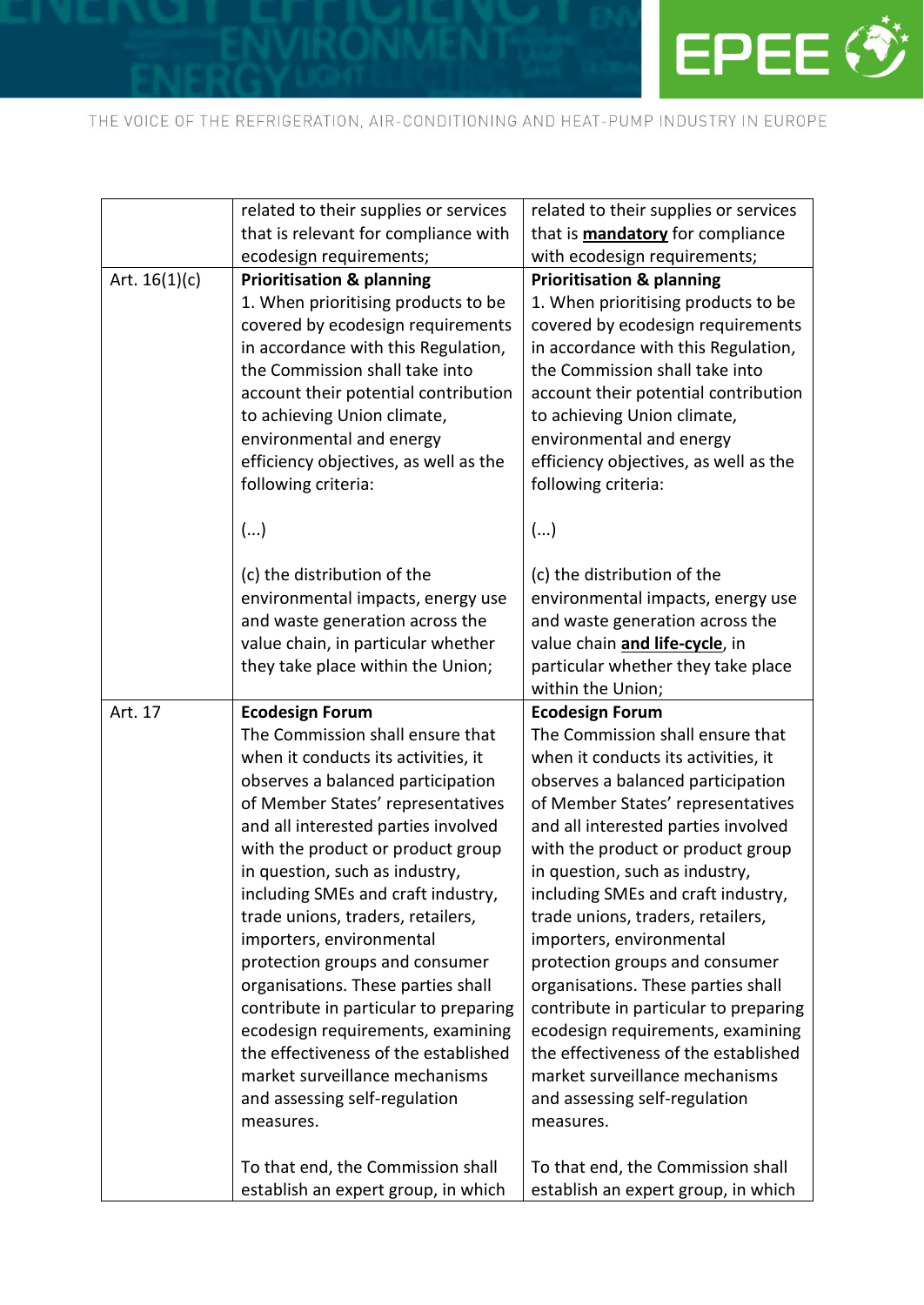

|              | those parties shall meet, referred   | those parties shall meet, referred to |
|--------------|--------------------------------------|---------------------------------------|
|              | to as the 'Ecodesign Forum'.         | as the 'Ecodesign Forum'. The         |
|              |                                      | 'Ecodesign Forum' shall function as   |
|              |                                      | a plenary, supported as a             |
|              |                                      | minimum by an 'Energy-related         |
|              |                                      | Products' sub-group and a 'Non-       |
|              |                                      | <b>Energy-related Products' sub-</b>  |
|              |                                      | group.                                |
| Art. $31(1)$ | <b>Monitoring and reporting</b>      | <b>Monitoring and reporting</b>       |
|              | obligations                          | obligations                           |
|              | 1. When requiring manufacturers,     | 1. When requiring manufacturers,      |
|              | their authorised representatives or  | their authorised representatives or   |
|              | importers to make available to the   | importers to make available to the    |
|              | Commission, information on the       | Commission, information on the        |
|              | quantities of a product covered by   | quantities of a product covered by    |
|              | delegated acts adopted pursuant to   | delegated acts adopted pursuant to    |
|              | Article 4, third subparagraph, point | Article 4, third subparagraph, point  |
|              | (b), the Commission shall take into  | (b), the Commission shall take into   |
|              | account the following criteria:      | account the following criteria:       |
|              |                                      |                                       |
|              | (a) the availability of evidence on  | ()                                    |
|              | the market penetrations of the       |                                       |
|              | relevant product in order to         | The Commission shall specify the      |
|              | facilitate the review of delegated   | period of time to which the           |
|              | acts adopted pursuant to Article 4   | information referred to in the first  |
|              | applicable to that product;          | subparagraph shall relate. That       |
|              |                                      | information shall be differentiated   |
|              | (b) the need to avoid                | per product model.                    |
|              | disproportionate administrative      |                                       |
|              | burden for economic operators.       | The Commission shall ensure that      |
|              |                                      | the resulting data is processed       |
|              | The Commission shall specify the     | securely and in compliance with       |
|              | period of time to which the          | Union law and that any publication    |
|              | information referred to in the first | of the resulting data by the          |
|              | subparagraph shall relate. That      | Commission is aggregated.             |
|              | information shall be differentiated  |                                       |
|              | per product model.                   | The Commission shall specify in       |
|              |                                      | those delegated acts the means        |
|              | The Commission shall ensure that     | through which the relevant            |
|              | the resulting data is processed      | information shall be made available   |
|              | securely and in compliance with      | and its periodicity.                  |
|              | Union law.                           |                                       |
|              |                                      |                                       |
|              | The Commission shall specify in      |                                       |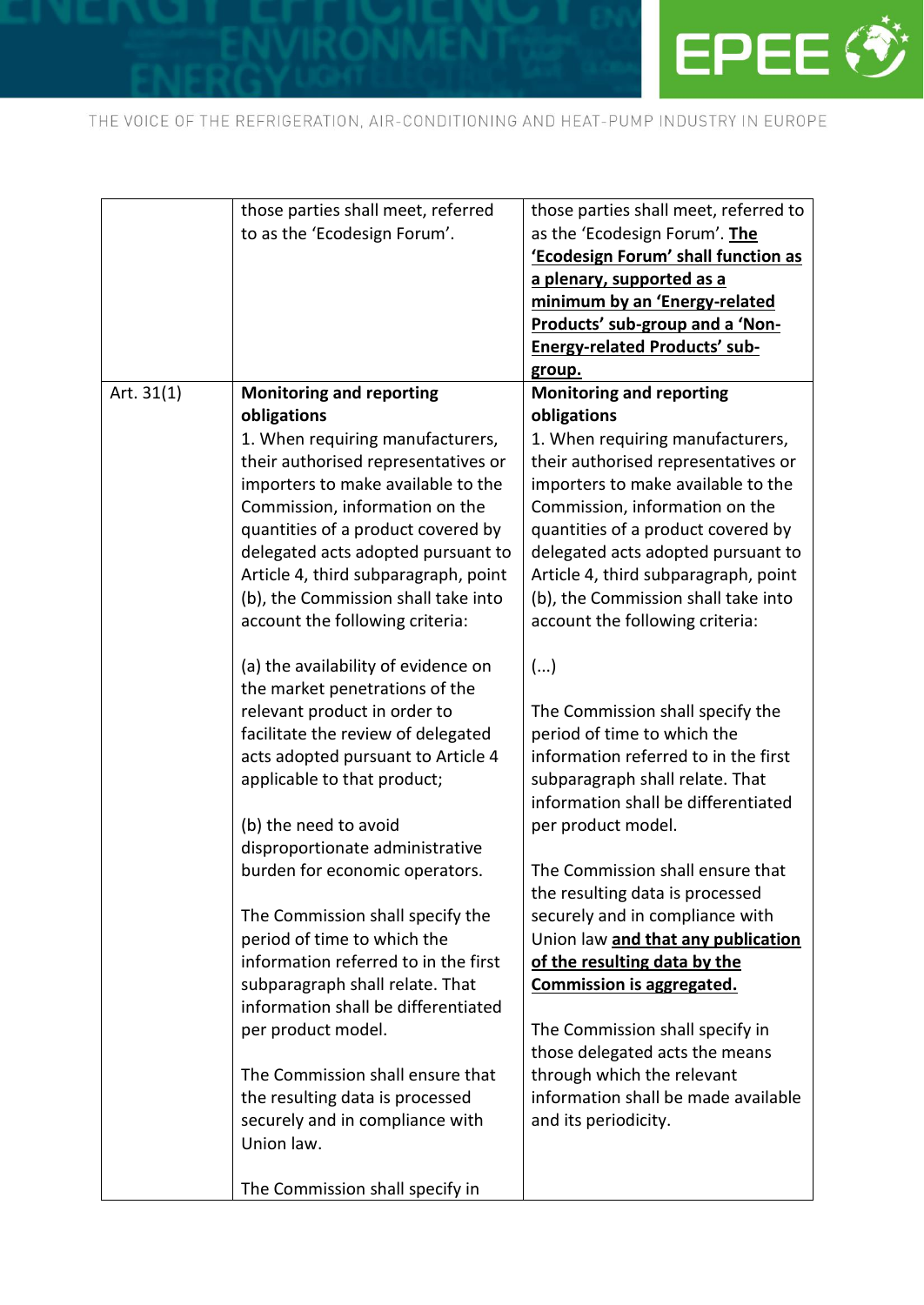

|              | those delegated acts the means        |                                                                     |
|--------------|---------------------------------------|---------------------------------------------------------------------|
|              | through which the relevant            |                                                                     |
|              | information shall be made available   |                                                                     |
|              | and its periodicity.                  |                                                                     |
| Art. 31(2)   | <b>Monitoring and reporting</b>       | <b>Monitoring and reporting</b>                                     |
|              | obligations                           | obligations                                                         |
|              | 2. When requiring a product to be     | 2. When requiring a product to be                                   |
|              | able to measure the energy it         | able to measure the energy it                                       |
|              | consumes or its performance in        | consumes or its performance in                                      |
|              | relation to other relevant product    | relation to other relevant product                                  |
|              | parameters referred to in Annex I     | parameters referred to in Annex I                                   |
|              | while in use, pursuant to Article 4,  | while in use, pursuant to Article 4,                                |
|              | third subparagraph, point (c), the    | third subparagraph, point (c), the                                  |
|              | Commission shall take into account    | Commission shall take into account                                  |
|              | the following criteria:               | the following criteria:                                             |
|              | (a) the usefulness of in-use data for | (a) the usefulness of in-use data for                               |
|              | end-users to understand and           | end-users to understand and                                         |
|              | manage the energy use or              | manage the energy use or                                            |
|              | performance of the product;           | performance of the product;                                         |
|              | (b) the technical feasibility of      | (b) the nature and volume of the                                    |
|              | recording in-use data;                | data likely to be generated by the<br>use of the product or related |
|              | (c) the need to avoid                 | service;                                                            |
|              | disproportionate administrative       |                                                                     |
|              | burden for economic operators.        | (c) the technical feasibility of                                    |
|              |                                       | recording in-use data taking into                                   |
|              | Products covered by a requirement     | account cybersecurity, data                                         |
|              | set pursuant to Article 4, third      | protection and data storage;                                        |
|              | subparagraph, point (c), shall        |                                                                     |
|              | record the resulting in-use data and  | (d) the need to avoid                                               |
|              | make it visible to the end-user.      | disproportionate administrative                                     |
|              |                                       | burden for economic operators.                                      |
|              |                                       | Products covered by a requirement                                   |
|              |                                       | set pursuant to Article 4, third                                    |
|              |                                       | subparagraph, point (c), shall                                      |
|              |                                       | record the resulting in-use data and                                |
|              |                                       | make it visible to the end-user.                                    |
| Art. $31(3)$ | <b>Monitoring and reporting</b>       | <b>Monitoring and reporting</b>                                     |
|              | obligations                           | obligations                                                         |
|              | 3. When requiring manufacturers,      | 3. When requiring manufacturers,                                    |
|              | their authorised representatives or   | their authorised representatives or                                 |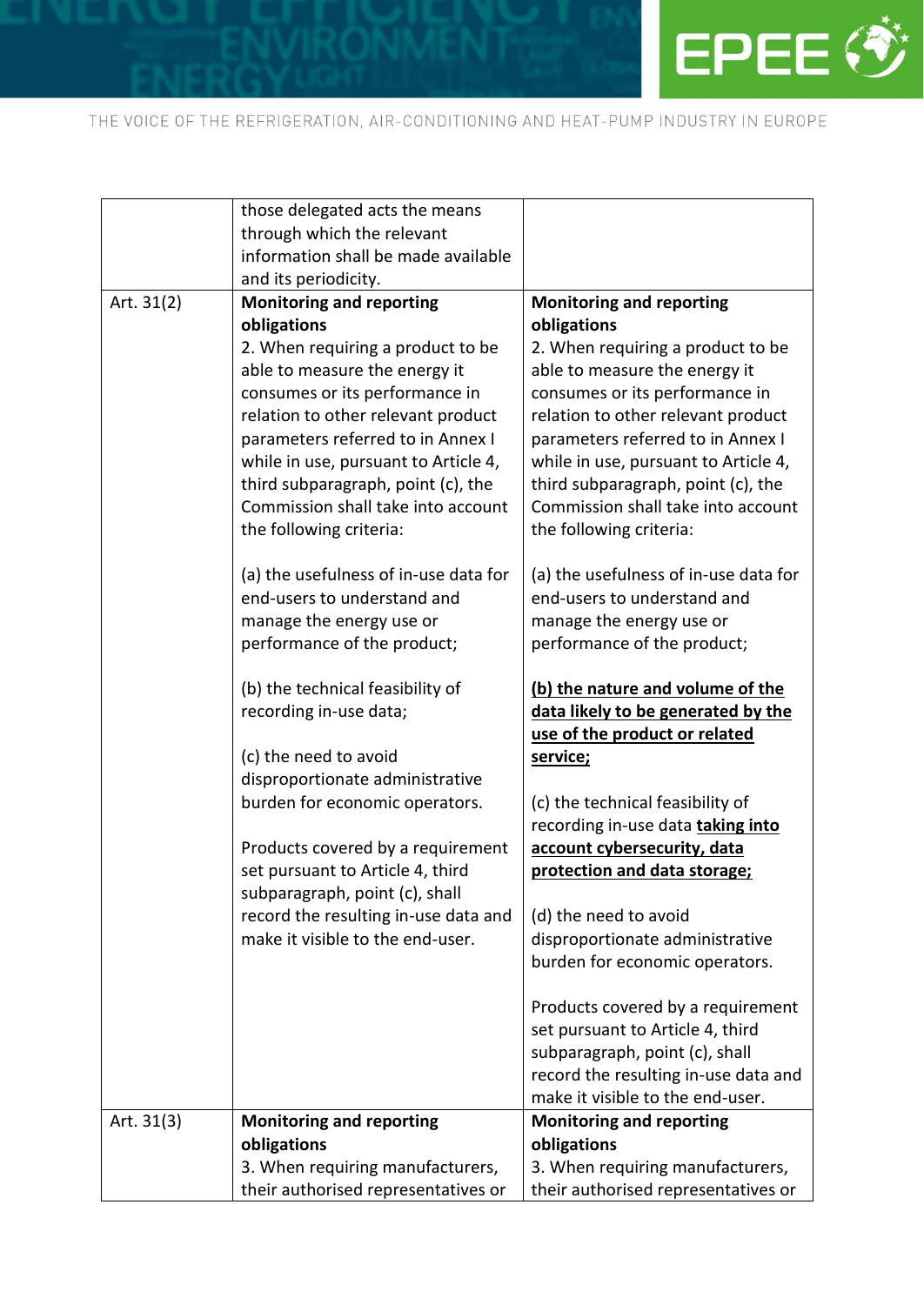

|              | importers to collect, anonymise or<br>report to the Commission in-use<br>data referred to in paragraph 2,<br>pursuant to Article 4, third<br>subparagraph, point (d), the<br>Commission shall take into account | importers to collect, anonymise or<br>report to the Commission in-use<br>data referred to in paragraph 2,<br>pursuant to Article 4, third<br>subparagraph, point (d), the<br>Commission shall take into account |
|--------------|-----------------------------------------------------------------------------------------------------------------------------------------------------------------------------------------------------------------|-----------------------------------------------------------------------------------------------------------------------------------------------------------------------------------------------------------------|
|              | the following criteria:                                                                                                                                                                                         | the following criteria:                                                                                                                                                                                         |
|              | ()                                                                                                                                                                                                              | ()                                                                                                                                                                                                              |
|              | Such requirements referred to in<br>the first subparagraph may in<br>particular consist of:<br>(a) collecting the in-use data if it                                                                             | (a) collecting the in-use data if it<br>can be accessed remotely via the<br>internet, unless the end-user<br>expressly refuses to make that data<br>available;                                                  |
|              | can be accessed remotely via the<br>internet, unless the end-user<br>expressly refuses to make that data<br>available;                                                                                          | (b) anonymising the data collected<br>under point (a) and report it to the<br>Commission at least once a year.<br>The economic operator shall                                                                   |
|              | (b) anonymising the data collected<br>under point (a) and report it to the<br>Commission at least once a year.<br>The economic operator shall<br>include the product database                                   | include the product database<br>identification number of the model<br>as referred to in Article 12(5) of<br>Regulation (EU) No 2017/1369 and,<br>if relevant to their performance,                              |
|              | identification number of the model<br>as referred to in Article 12(5) of<br>Regulation (EU) No 2017/1369 and,                                                                                                   | geographical information on the<br>products;                                                                                                                                                                    |
|              | if relevant to their performance,<br>geographical information on the<br>products.                                                                                                                               | (c) access and use requirements in<br>accordance with Articles 4, 5, 6 and<br>7 of Regulation (EU) XXXX/2022<br>[Data Act].                                                                                     |
|              | The Commission shall specify the<br>details and format for reporting the<br>in-use data as referred to in the<br>second subparagraph, point (b).                                                                | ()                                                                                                                                                                                                              |
| Art. $35(1)$ | <b>Common specifications</b>                                                                                                                                                                                    | <b>Common specifications</b>                                                                                                                                                                                    |
|              | 1. The Commission may adopt                                                                                                                                                                                     | 1. The Commission may adopt                                                                                                                                                                                     |
|              | implementing acts laying down                                                                                                                                                                                   | implementing acts laying down                                                                                                                                                                                   |
|              | common specifications for                                                                                                                                                                                       | common specifications for                                                                                                                                                                                       |
|              | ecodesign requirements, the                                                                                                                                                                                     | ecodesign requirements, the                                                                                                                                                                                     |
|              | essential requirements for product                                                                                                                                                                              | essential requirements for product                                                                                                                                                                              |
|              | passports referred to in Article10 or                                                                                                                                                                           | passports referred to in Article10 or                                                                                                                                                                           |
|              | for test, measurement or                                                                                                                                                                                        | for test, measurement or                                                                                                                                                                                        |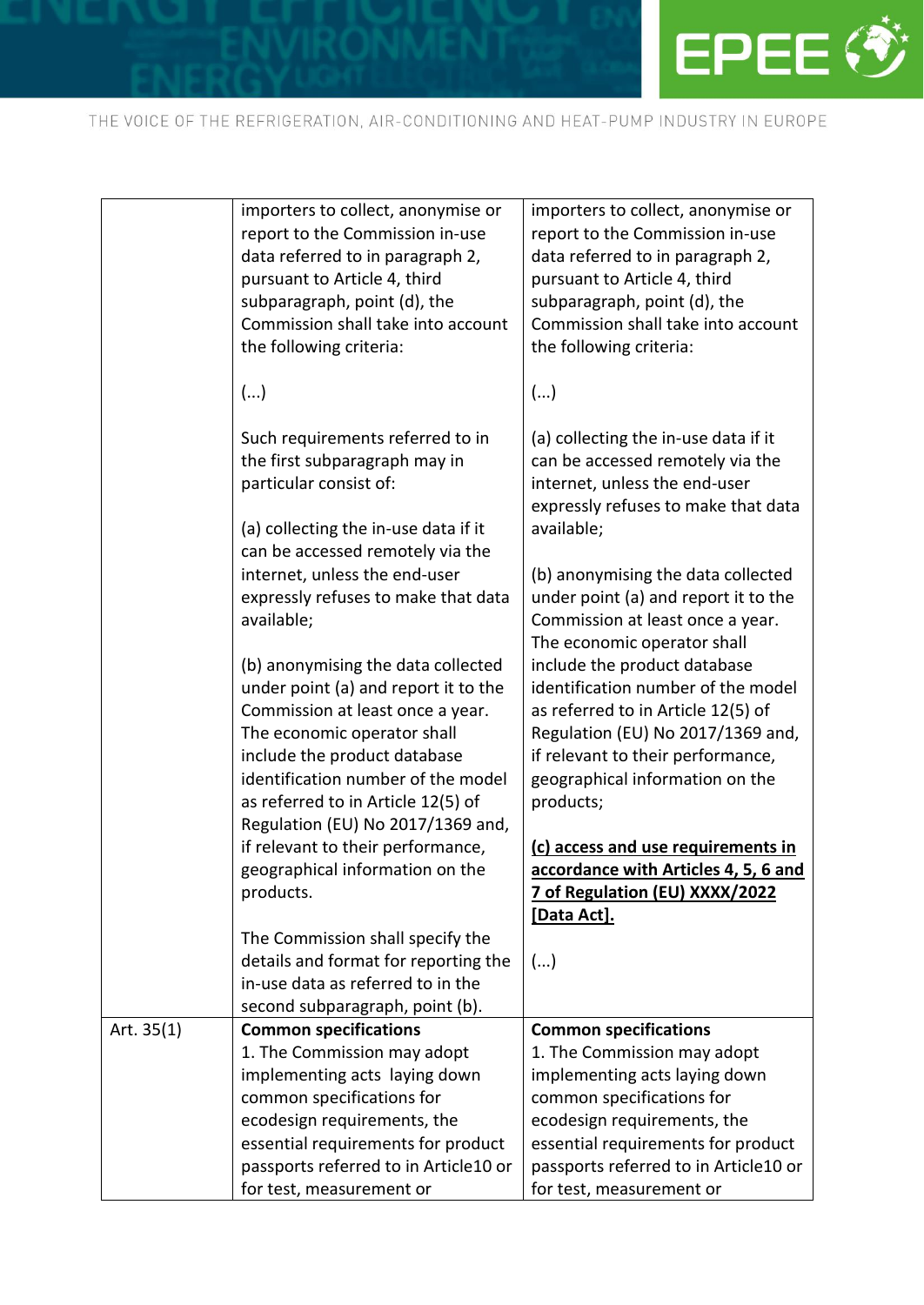

|            | calculation methods referred to in<br>Article 32, in the following<br>situations:<br>(a) it has requested one or more<br>European standardisation<br>organisations to draft a harmonised<br>standard in relation to an ecodesign<br>requirement or method that is not<br>covered by a harmonised standard<br>or part thereof, the references of<br>which have been published in the<br>Official Journal of the European<br>Union, and there are either undue<br>delays in the standardisation<br>procedure or the request has not<br>been accepted by any of the<br>European standardisation<br>organisations;<br>(b) the Commission has decided in<br>accordance with the procedure<br>referred to in Article 11(5) of<br>Regulation (EU) No 1025/2012 to<br>maintain with restriction or to<br>withdraw the references to the<br>harmonised standards or parts<br>thereof by which an ecodesign<br>requirements or method is covered.<br>Those implementing acts shall be<br>adopted in accordance with the<br>examination procedure referred to | calculation methods referred to in<br>Article 32, in the following<br>situations:<br>(a) it has requested one or more<br>European standardisation<br>organisations to draft a harmonised<br>standard in relation to an ecodesign<br>requirement or method that is not<br>covered by a harmonised standard<br>or part thereof, the references of<br>which have been published in the<br>Official Journal of the European<br>Union, and there are either undue<br>delays in the standardisation<br>procedure or the request has not<br>been accepted by any of the<br>European standardisation<br>organisations.<br><b>Before beginning the process to</b><br>adopt implementing acts for test,<br>measurement or calculation<br>methods the Commission must<br>request a reasoned opinion from<br>the committee established<br>pursuant to Article 22 of<br><b>Regulation (EU) No 1025/2012,</b><br>which must consult with the<br><b>European standardisation</b><br>organisations.<br>(b) the Commission has decided in |
|------------|----------------------------------------------------------------------------------------------------------------------------------------------------------------------------------------------------------------------------------------------------------------------------------------------------------------------------------------------------------------------------------------------------------------------------------------------------------------------------------------------------------------------------------------------------------------------------------------------------------------------------------------------------------------------------------------------------------------------------------------------------------------------------------------------------------------------------------------------------------------------------------------------------------------------------------------------------------------------------------------------------------------------------------------------------|--------------------------------------------------------------------------------------------------------------------------------------------------------------------------------------------------------------------------------------------------------------------------------------------------------------------------------------------------------------------------------------------------------------------------------------------------------------------------------------------------------------------------------------------------------------------------------------------------------------------------------------------------------------------------------------------------------------------------------------------------------------------------------------------------------------------------------------------------------------------------------------------------------------------------------------------------------------------------------------------------------------------------|
|            |                                                                                                                                                                                                                                                                                                                                                                                                                                                                                                                                                                                                                                                                                                                                                                                                                                                                                                                                                                                                                                                    |                                                                                                                                                                                                                                                                                                                                                                                                                                                                                                                                                                                                                                                                                                                                                                                                                                                                                                                                                                                                                          |
|            |                                                                                                                                                                                                                                                                                                                                                                                                                                                                                                                                                                                                                                                                                                                                                                                                                                                                                                                                                                                                                                                    |                                                                                                                                                                                                                                                                                                                                                                                                                                                                                                                                                                                                                                                                                                                                                                                                                                                                                                                                                                                                                          |
|            |                                                                                                                                                                                                                                                                                                                                                                                                                                                                                                                                                                                                                                                                                                                                                                                                                                                                                                                                                                                                                                                    |                                                                                                                                                                                                                                                                                                                                                                                                                                                                                                                                                                                                                                                                                                                                                                                                                                                                                                                                                                                                                          |
|            | in Article 67(3).                                                                                                                                                                                                                                                                                                                                                                                                                                                                                                                                                                                                                                                                                                                                                                                                                                                                                                                                                                                                                                  | accordance with the procedure<br>referred to in Article 11(5) of<br>Regulation (EU) No 1025/2012 to<br>maintain with restriction or to<br>withdraw the references to the<br>harmonised standards or parts<br>thereof by which an ecodesign<br>requirements or method is covered.                                                                                                                                                                                                                                                                                                                                                                                                                                                                                                                                                                                                                                                                                                                                         |
| Art. 35(3) | <b>Common specifications</b><br>Products which are in conformity                                                                                                                                                                                                                                                                                                                                                                                                                                                                                                                                                                                                                                                                                                                                                                                                                                                                                                                                                                                   | <b>Common specifications</b><br>Products which are in conformity                                                                                                                                                                                                                                                                                                                                                                                                                                                                                                                                                                                                                                                                                                                                                                                                                                                                                                                                                         |
|            | with common specifications or                                                                                                                                                                                                                                                                                                                                                                                                                                                                                                                                                                                                                                                                                                                                                                                                                                                                                                                                                                                                                      | with common specifications or                                                                                                                                                                                                                                                                                                                                                                                                                                                                                                                                                                                                                                                                                                                                                                                                                                                                                                                                                                                            |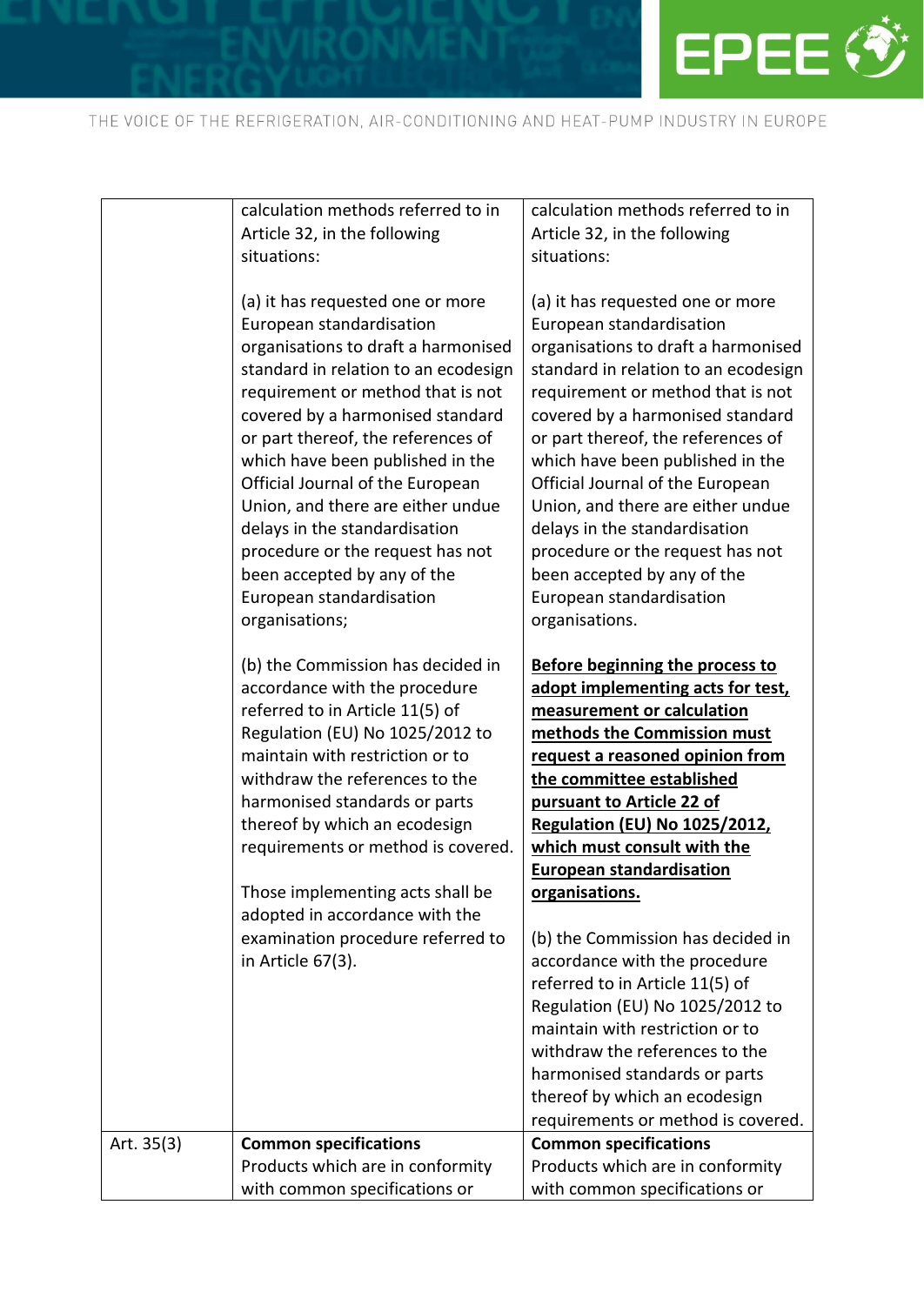

|            | parts thereof shall be presumed to                                                                                                                                                                                                                                                                                                                         | parts thereof shall be presumed to                                                                                                                                                                                                                                                                                                                                                           |
|------------|------------------------------------------------------------------------------------------------------------------------------------------------------------------------------------------------------------------------------------------------------------------------------------------------------------------------------------------------------------|----------------------------------------------------------------------------------------------------------------------------------------------------------------------------------------------------------------------------------------------------------------------------------------------------------------------------------------------------------------------------------------------|
|            | be in conformity with ecodesign                                                                                                                                                                                                                                                                                                                            | be in conformity with ecodesign                                                                                                                                                                                                                                                                                                                                                              |
|            | requirements set out in the                                                                                                                                                                                                                                                                                                                                | requirements set out in the                                                                                                                                                                                                                                                                                                                                                                  |
|            | delegated act adopted pursuant to                                                                                                                                                                                                                                                                                                                          | delegated act adopted pursuant to                                                                                                                                                                                                                                                                                                                                                            |
|            | Article 4 by which those products                                                                                                                                                                                                                                                                                                                          | Article 4 by which those products                                                                                                                                                                                                                                                                                                                                                            |
|            | are covered to the extent that                                                                                                                                                                                                                                                                                                                             | are covered to the extent that                                                                                                                                                                                                                                                                                                                                                               |
|            | those requirements are covered                                                                                                                                                                                                                                                                                                                             | those requirements are covered by                                                                                                                                                                                                                                                                                                                                                            |
|            | those common specifications or                                                                                                                                                                                                                                                                                                                             | those common specifications or                                                                                                                                                                                                                                                                                                                                                               |
|            | parts thereof.                                                                                                                                                                                                                                                                                                                                             | parts thereof.                                                                                                                                                                                                                                                                                                                                                                               |
| Art. 59(1) | <b>Market surveillance action plans</b>                                                                                                                                                                                                                                                                                                                    | <b>Market surveillance action plans</b>                                                                                                                                                                                                                                                                                                                                                      |
|            | 1. Without prejudice to Article 13 of                                                                                                                                                                                                                                                                                                                      | 1. Without prejudice to Article 13 of                                                                                                                                                                                                                                                                                                                                                        |
|            | Regulation (EU) 2019/1020, each                                                                                                                                                                                                                                                                                                                            | Regulation (EU) 2019/1020, each                                                                                                                                                                                                                                                                                                                                                              |
|            | Member State shall, at least every 2                                                                                                                                                                                                                                                                                                                       | Member State shall, at least every 2                                                                                                                                                                                                                                                                                                                                                         |
|            | years, draw up an action plan                                                                                                                                                                                                                                                                                                                              | years, draw up an action plan                                                                                                                                                                                                                                                                                                                                                                |
|            | outlining the market surveillance                                                                                                                                                                                                                                                                                                                          | outlining the market surveillance                                                                                                                                                                                                                                                                                                                                                            |
|            | activities planned to ensure that                                                                                                                                                                                                                                                                                                                          | activities planned to ensure that                                                                                                                                                                                                                                                                                                                                                            |
|            | appropriate checks are performed                                                                                                                                                                                                                                                                                                                           | appropriate checks are performed                                                                                                                                                                                                                                                                                                                                                             |
|            | on an adequate scale in relation to                                                                                                                                                                                                                                                                                                                        | on an adequate scale in relation to                                                                                                                                                                                                                                                                                                                                                          |
|            | this Regulation and the delegated                                                                                                                                                                                                                                                                                                                          | this Regulation and the delegated                                                                                                                                                                                                                                                                                                                                                            |
|            | acts adopted pursuant to Article 4.                                                                                                                                                                                                                                                                                                                        |                                                                                                                                                                                                                                                                                                                                                                                              |
|            | Each Member State shall draw up                                                                                                                                                                                                                                                                                                                            | acts adopted pursuant to Article 4.<br>Each Member State shall draw up                                                                                                                                                                                                                                                                                                                       |
|            |                                                                                                                                                                                                                                                                                                                                                            |                                                                                                                                                                                                                                                                                                                                                                                              |
|            | the first such action plan by [16 July                                                                                                                                                                                                                                                                                                                     | the first such action plan by [16 July                                                                                                                                                                                                                                                                                                                                                       |
|            | 2024].                                                                                                                                                                                                                                                                                                                                                     | 2024].                                                                                                                                                                                                                                                                                                                                                                                       |
|            | The action plan referred to in                                                                                                                                                                                                                                                                                                                             | The action plan referred to in                                                                                                                                                                                                                                                                                                                                                               |
|            | paragraph 1 shall at least include:                                                                                                                                                                                                                                                                                                                        | paragraph 1 shall at least include:                                                                                                                                                                                                                                                                                                                                                          |
|            |                                                                                                                                                                                                                                                                                                                                                            |                                                                                                                                                                                                                                                                                                                                                                                              |
|            | (a) the products or requirements                                                                                                                                                                                                                                                                                                                           | (a) the products or requirements                                                                                                                                                                                                                                                                                                                                                             |
|            | identified as priorities for market                                                                                                                                                                                                                                                                                                                        | identified as priorities for market                                                                                                                                                                                                                                                                                                                                                          |
|            | surveillance, taking into account                                                                                                                                                                                                                                                                                                                          | surveillance, taking into account                                                                                                                                                                                                                                                                                                                                                            |
|            |                                                                                                                                                                                                                                                                                                                                                            |                                                                                                                                                                                                                                                                                                                                                                                              |
|            |                                                                                                                                                                                                                                                                                                                                                            |                                                                                                                                                                                                                                                                                                                                                                                              |
|            |                                                                                                                                                                                                                                                                                                                                                            |                                                                                                                                                                                                                                                                                                                                                                                              |
|            |                                                                                                                                                                                                                                                                                                                                                            |                                                                                                                                                                                                                                                                                                                                                                                              |
|            |                                                                                                                                                                                                                                                                                                                                                            |                                                                                                                                                                                                                                                                                                                                                                                              |
|            |                                                                                                                                                                                                                                                                                                                                                            |                                                                                                                                                                                                                                                                                                                                                                                              |
|            |                                                                                                                                                                                                                                                                                                                                                            |                                                                                                                                                                                                                                                                                                                                                                                              |
|            | (b) the market surveillance                                                                                                                                                                                                                                                                                                                                | (b) the market surveillance                                                                                                                                                                                                                                                                                                                                                                  |
|            | activities planned in order to                                                                                                                                                                                                                                                                                                                             | activities planned in order to                                                                                                                                                                                                                                                                                                                                                               |
|            |                                                                                                                                                                                                                                                                                                                                                            |                                                                                                                                                                                                                                                                                                                                                                                              |
|            |                                                                                                                                                                                                                                                                                                                                                            |                                                                                                                                                                                                                                                                                                                                                                                              |
|            |                                                                                                                                                                                                                                                                                                                                                            |                                                                                                                                                                                                                                                                                                                                                                                              |
|            |                                                                                                                                                                                                                                                                                                                                                            |                                                                                                                                                                                                                                                                                                                                                                                              |
|            |                                                                                                                                                                                                                                                                                                                                                            |                                                                                                                                                                                                                                                                                                                                                                                              |
|            | the common priorities identified by<br>the administrative cooperation<br>group pursuant to Article 62(1),<br>point (a), and in accordance with<br>the implementing acts referred to<br>in paragraph 5;<br>reduce non-compliance for those<br>products or requirements identified<br>as priorities, including the nature<br>and minimum number of checks to | the common priorities identified by<br>the administrative cooperation<br>group pursuant to Article 62(1),<br>point (a), and in accordance with<br>the implementing acts referred to<br>in paragraph 5;<br>reduce non-compliance for those<br>products or requirements identified<br>as priorities, including the nature<br>and minimum number of checks to<br>be performed during the period |